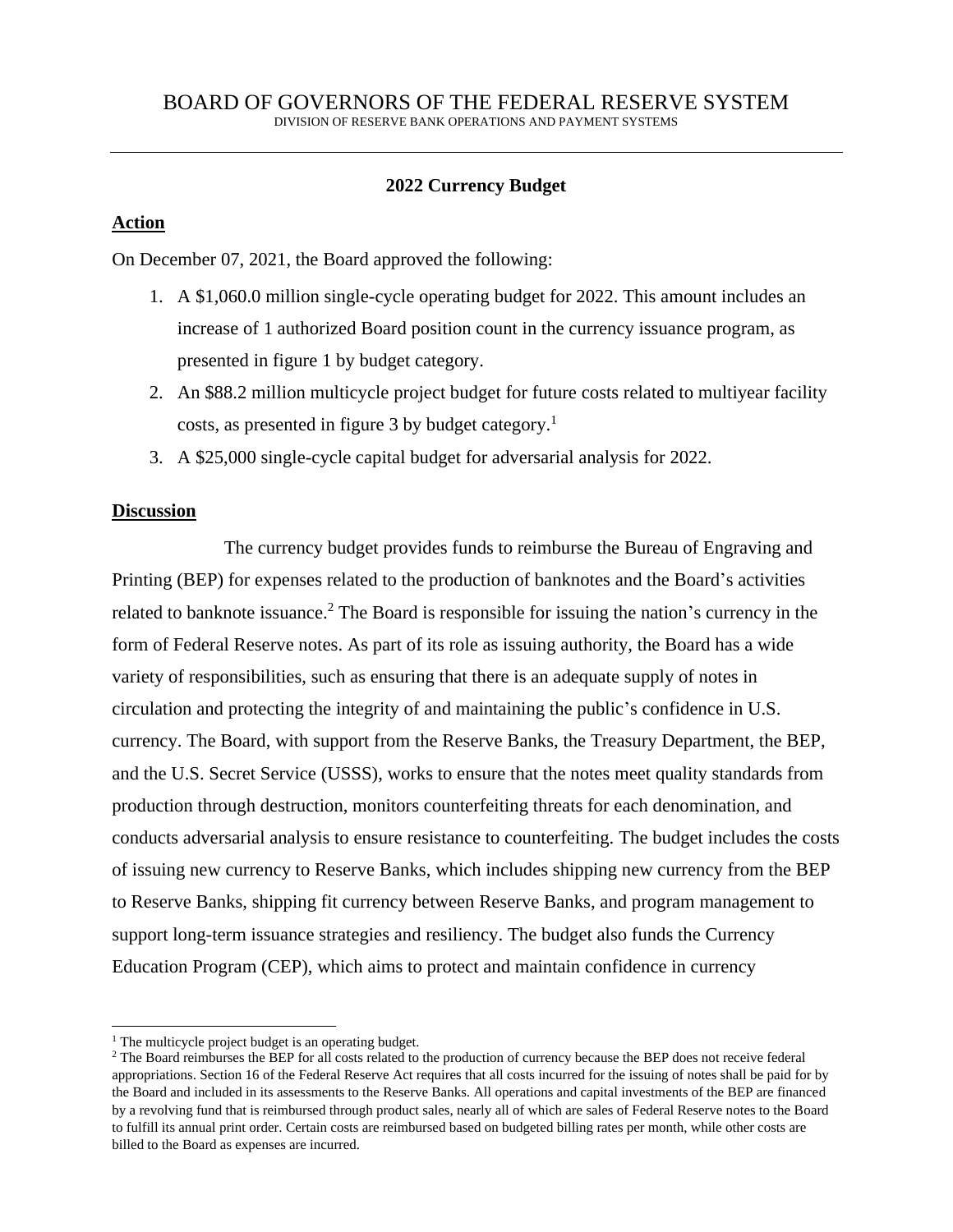worldwide by coordinating counterfeit detection training to Reserve Bank and foreign central bank staff, providing information about banknote security features, and conducting outreach to key stakeholders on U.S. Currency Program (USCP) initiatives.

Under authority delegated by the Board, the director of the Division of Reserve Bank Operations and Payment Systems (RBOPS) submits an annual fiscal year (FY) print order for new currency to the director of the BEP.<sup>3</sup> Upon reviewing the order, the BEP forecasts printing costs for new currency during the upcoming calendar year (CY). BEP costs include fixed and variable costs for printing Federal Reserve notes and support costs, which constitute 93.3 percent of the single-cycle currency operating budget. The Board's portion of the budget makes up the remaining 6.7 percent and aligns with the Board's strategic priorities. Multicycle project costs for the BEP's large-scale facilities projects include the Fort Worth, Texas, western currency facility (WCF) expansion project and Washington, D.C., currency facility (DCF) replacement project.<sup>4</sup> Board staff reviews the BEP and Board expenses and recommends approval to the Board. Once the Board approves the budget, it assesses the costs of currency to each Federal Reserve Bank monthly. Figure 1 provides the single-cycle operating costs included in the Board's 2021 budget, 2021 forecast, and proposed 2022 budget. Figure 2 provides details on the volume of notes the Board included in its 2021 budget, its 2021 forecast, and its 2022 budget.

<sup>&</sup>lt;sup>3</sup> The Board delivers the annual print order to the BEP director in August of each year, and copies are available on the Board's [public website.](http://www.federalreserve.gov/paymentsystems/coin_currency_orders.htm)

<sup>&</sup>lt;sup>4</sup> The 2022 currency budget is the first full budget year for the facility funding to be reported in a multicycle project budget; previously the facility costs were included in the single-cycle operating budget.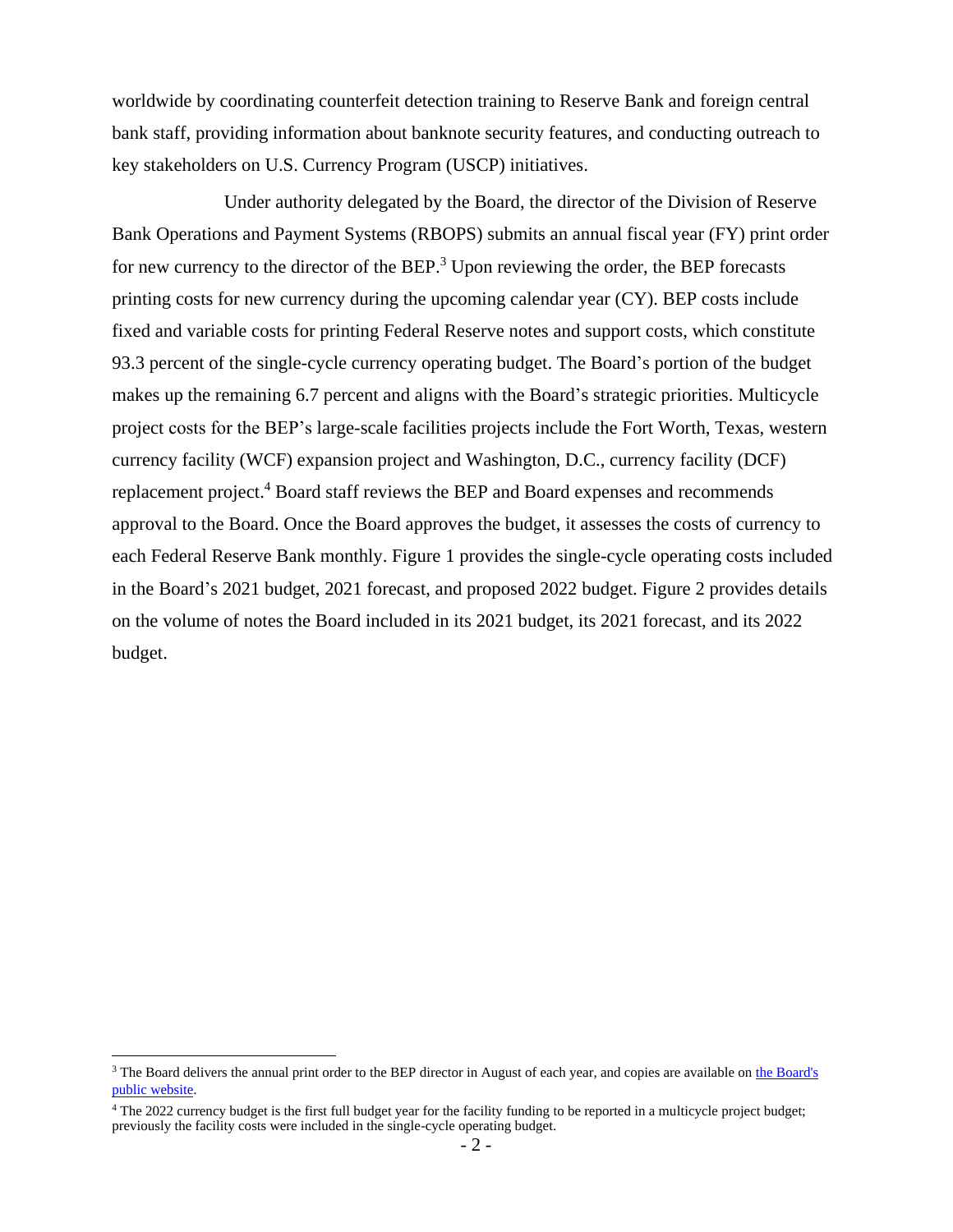| Millions of Dollars                   | 2021                | 2021<br><b>Forecast</b> | 2022<br><b>Budget</b> | <b>Variance</b><br>21F to 21B |         | <b>Variance</b><br>22B to 21F |         |
|---------------------------------------|---------------------|-------------------------|-----------------------|-------------------------------|---------|-------------------------------|---------|
| <b>Budget Category</b>                | Budget <sup>d</sup> |                         |                       | Amount                        | Percent | Amount                        | Percent |
| <b>BEP Costs</b>                      | 980.4               | 886.6                   | 989.2                 | $-$ \$93.7                    | $-9.6$  | 102.5                         | 11.6    |
| <b>Printing Federal Reserve Notes</b> | 975.4               | 881.9                   | 983.8                 | $-$ \$93.5                    | $-9.6$  | 101.9                         | 11.6    |
| <b>Fixed Printing Costs</b>           | 518.6               | 518.1                   | 612.5                 | $-$0.5$                       | $-0.1$  | 94.4                          | 18.2    |
| <b>Variable Printing Costs</b>        | 456.8               | 363.8                   | 371.3                 | $-$ \$93.0                    | $-20.4$ | 7.5                           | 2.1     |
| <b>BEP Support Costs</b>              | 5.0                 | 4.7                     | 5.4                   | $-$ \$0.2                     | $-4.9$  | 0.7                           | 14.2    |
| <b>Currency Reader</b>                | 1.1                 | 0.7                     | 1.0                   | $-$ \$0.3                     | $-30.8$ | 0.2                           | 31.6    |
| <b>Destruction and Compliance</b>     | 3.9                 | 4.0                     | 4.4                   | \$0.1                         | 2.2     | 0.4                           | 10.9    |
| <b>Board Costs</b>                    | 65.8                | 62.5                    | 70.8                  | $-$ \$3.3                     | $-5.0$  | 8.3                           | 13.2    |
| Currency Issuance <sup>b</sup>        | 33.6                | 33.3                    | 37.6                  | $-$ \$0.3                     | $-0.9$  | 4.3                           | 12.8    |
| <b>Banknote Development</b>           | 26.4                | 23.6                    | 27.1                  | $-$ \$2.8                     | $-10.6$ | 3.5                           | 14.9    |
| <b>Currency Education</b>             | 5.9                 | 5.6                     | 6.1                   | $-$ \$0.2                     | $-3.6$  | 0.5                           | 8.9     |
| <b>Operating Budget</b>               | 1,046.2             | 949.2                   | 1,060.0               | $-$ \$97.0                    | $-9.3$  | 110.8                         | 11.7    |

**Figure 1: Single-cycle operating budget by budget category**

| <b>Positions<sup>c</sup></b>                                                              | 19 | 1 0 | 20 | 0.0 |         |
|-------------------------------------------------------------------------------------------|----|-----|----|-----|---------|
| Currency Issuance                                                                         |    |     |    | N/A | N/A     |
| <b>Banknote Development</b>                                                               | 10 |     |    |     | 0.0     |
| <b>Currency Education</b>                                                                 |    |     |    |     | $0.0\,$ |
| Note: Doction figures represent outhorized Doord annivument count for the Currency Budget |    |     |    |     |         |

Note: Position figures represent authorized Board employment count for the Currency Budget.

a BEP forecast figures represent the Board payments to the BEP based on budgeted billing rates.

b In prior years, the Currency Issuance budget category was titled Currency Transportation. The title change reflects that this category now includes issuance support and personnel costs in addition to shipment costs.

c The 2021 forecast includes the total authorized positions, of which 16 are currently filled and 3 are vacant.

d The 2021 single-cycle operating budget was approved for \$1,095.8 million, which included \$49.6 million for facility reimbursements. In August 2021, the Board approved a WCF total project budget not to exceed \$282.8 million for a multicycle project budget. The largescale facility projects that span multiple budget years are better suited in the multicycle project budget and are displayed in figure 3.

#### **Figure 2: Production of notes**

| <b>Millions of Notes</b>       | 2021                             | 2021    | 2022          | Variance   |         | Variance   |                |
|--------------------------------|----------------------------------|---------|---------------|------------|---------|------------|----------------|
|                                |                                  |         |               | 21F to 21B |         | 22B to 21F |                |
| <b>Budget Category</b>         | <b>Budget</b><br><b>Forecast</b> |         | <b>Budget</b> | Amount     | Percent | Amount     | <b>Percent</b> |
| Calendar year deliveries       | 8,424.3                          | 6,642.3 | 7,209.6       | $-1,782.1$ | $-21.2$ | 567.3      | 8.5            |
| <b>Fiscal year print order</b> | 7,568.9                          | 6,986.8 | 7,209.6       | $-582.1$   | $-7.7$  | 222.8      | 3.2            |

### *2021 Budget Performance*

## *BEP Single-Cycle Operating Costs*

Total 2021 BEP single-cycle operating expenses are forecast to be \$886.6 million, which is \$93.7 million, or 9.6 percent, less than the budgeted amount. The budget underrun is primarily attributable to the BEP delivering fewer notes than anticipated to the Board. The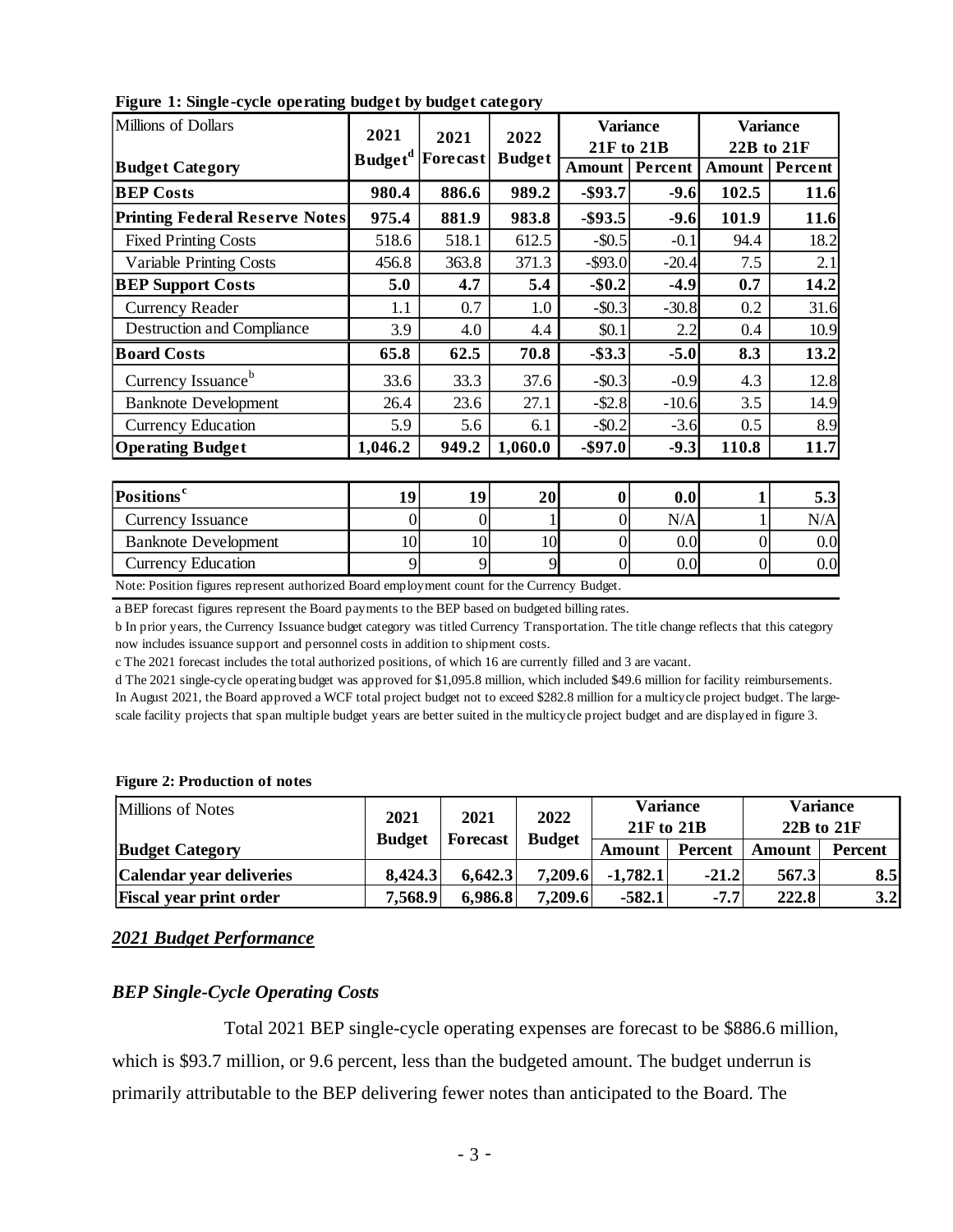FY 2021 print order ranged between 7.6 and 9.6 billion notes and the CY 2021 budget for variable printing costs was based on the expected delivery of 8.4 billion notes, which represented a midrange value that was considered the most likely scenario of note deliveries at the time of the budget preparation. However, the BEP delivered less than the original FY commitment of 7.6 billion notes, with plans to deliver a total of 6.6 billion notes for the CY. This lower-thanplanned rate of note production is largely attributable to COVID-19 shutdowns, weather and adverse event shutdowns, workforce fatigue due to long-term overtime, and challenging production scenarios introduced by the unusual ratio of denominations needed. Given the forecast delivery total, variable printing costs are projected to be \$93.0 million under budget for the year.

## *BEP Multicycle Project Costs*

| Millions of Dollars<br><b>Budget Category</b>      | $2020$ and<br><b>Prior</b><br><b>Actual</b> | 2021 | 2021<br>Budget <sup>d</sup>   Forecast | 2022<br><b>Budget</b> | <b>Future</b><br>Budget (2022)<br>and<br>Subsequent) | Project<br><b>Lifetime</b><br><b>Budget</b> |
|----------------------------------------------------|---------------------------------------------|------|----------------------------------------|-----------------------|------------------------------------------------------|---------------------------------------------|
| <b>BEP</b> facility funding <sup>a</sup>           |                                             |      |                                        |                       |                                                      |                                             |
| Ft. Worth facility expansion <sup>b</sup>          | 160.0                                       | 40.2 | 40.2                                   | 52.8                  | 82.6                                                 | 282.8                                       |
| Washington, D.C. replacement facility <sup>c</sup> | 0.7                                         | 49.6 | 34.9                                   | 5.5                   | 5.5                                                  | <b>TBD</b>                                  |
| <b>Grand Total</b>                                 | 160.7                                       | 89.8 | 75.1                                   | 58.3                  | 88.2                                                 | 282.8                                       |

| Figure 3: Multicycle project budget by budget category |  |  |  |  |  |
|--------------------------------------------------------|--|--|--|--|--|
|--------------------------------------------------------|--|--|--|--|--|

a BEP forecast and actual figures represent the Board payments to the BEP. Funding for facility projects is provided a quarter in advance of the BEP's expected capital outlays.

b The total project life budget not to exceed \$282.8 million was approved by the Board on August 10, 2021.

c We plan to incorporate the DCF replacement facility into the multicycle project budget within this budget year and to seek Board approval for the lifetime project total when when program plans and program management approaches are well defined. The BEP's estimated project total is currently \$1,988.3 million.

d The BEP facility funding in prior years was included in the single-cycle operating budget.

The BEP facility projects, detailed in figure 3, were previously approved on a single-cycle operating budget basis. Funds that were not expended were not carried over to the next calendar year. Earlier this year, the Board approved shifting the WCF expansion project to a multiyear total cost approval to simplify the budgeting process, ensure that the BEP has sufficient cash to pay obligations that span multiple budget years, provide regular reporting of lifetime project costs, and provide flexibility to manage inherent project changes.<sup>5</sup> For the same reasons, funding the DCF replacement project by a multicycle project budget is preferable to the single-cycle operating budget. Board staff observed DCF program risks in the governance,

 in the 2021 budget request. We worked with BEP staff to obtain justification for the unbudgeted costs and obtained formal Board <sup>5</sup> The BEP did not submit a budget request with adequate supporting documentation for the WCF facility expansion for inclusion approval for the program costs on August 10, 2021.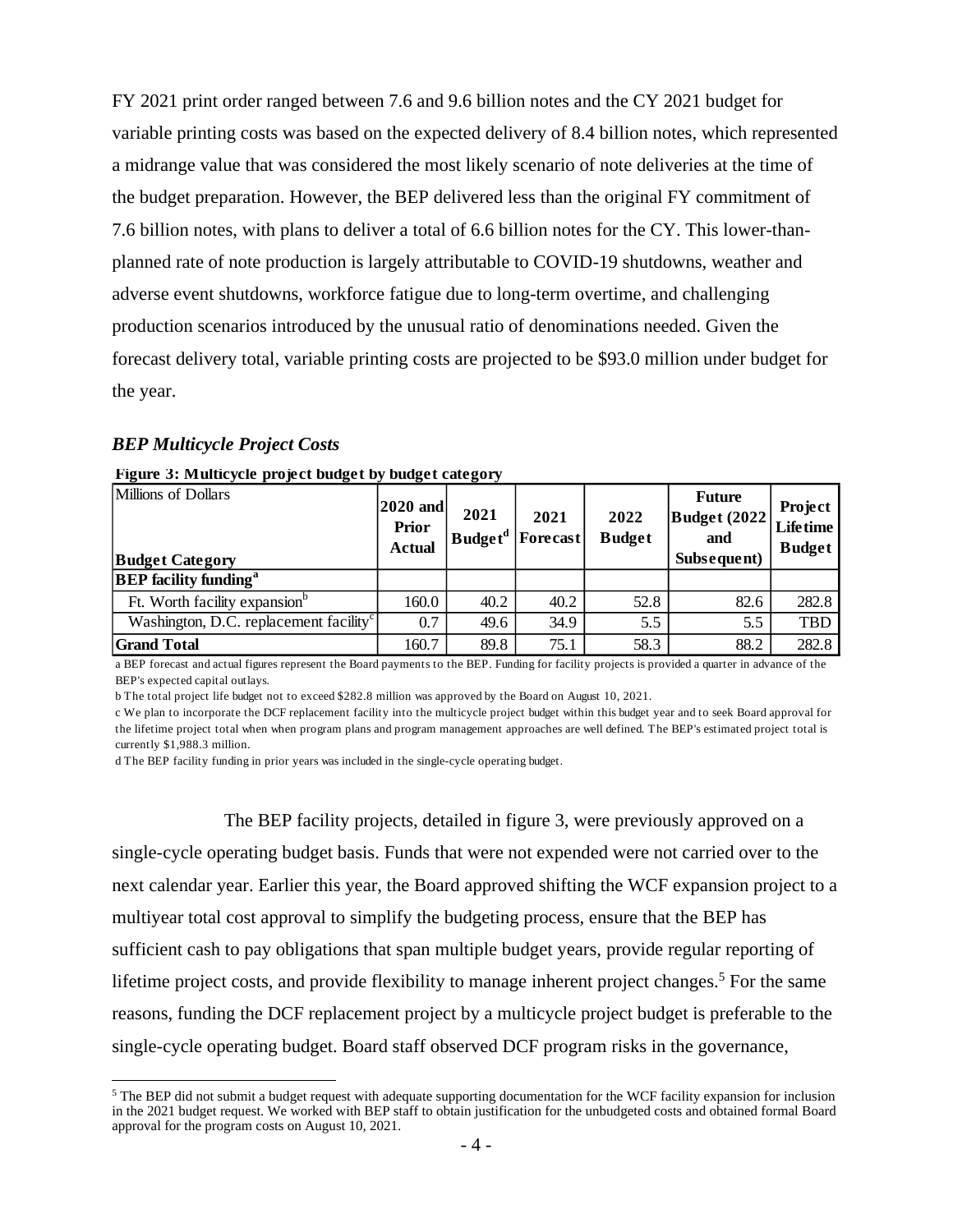program management, and financial control processes. Because of these risks, Board staff communicated a halt of funding related to design and engineering work, effective September 3, 2021, but continuation of reimbursements for environmental impact analysis, site demolition, and site preparation expenses. The 2021 forecast for DCF is expected to be \$14.7 million less than budgeted, given the halt of funds for design and engineering work.

### *Board Single-Cycle Operating Costs*

Currency issuance costs are forecast to be less than 1.0 percent of the 2021 budget. Given the reduced number of note deliveries from the BEP, there were fewer shipments of new notes in 2021. This underrun is partially offset by continued demand related to the COVID-19 pandemic. There continue to be increased intra-System shipments of fit notes to rebalance Reserve Bank inventories to ensure sufficient supply across the System. Also, there was an increase in more-expensive chartered air shipments to meet spikes in demand experienced earlier this year.<sup>6</sup>

Banknote development costs are forecast to be 10.6 percent under budget due to lower Central Bank Counterfeit Deterrence Group (CBCDG) membership fees from less travel and related reimbursements for its members. In addition, various banknote development contracts were either delayed or cancelled because of the ongoing pandemic and shifted priorities.

Currency education costs are forecast to be 3.6 percent under budget. Two currency education contracts experienced gaps in service as they changed or renewed vendors. In addition, there are two temporarily vacant staff positions due to turnover.

## *2022 Operating Budget Request Overview*

## *BEP Single-Cycle Operating Costs*

The proposed 2022 BEP budget, which funds BEP printing and support costs, is \$989.2 million, and is \$102.5 million, or 11.6 percent more than the forecast expenses in 2021. Fixed printing costs are the primary driver of the increase and are \$612.5 million, which is \$94.4 million, or 18.2 percent, more than 2021 forecast expenses.<sup>7</sup> The increase is primarily for capital

 $6$  The cost for chartered air shipments were six to seven times more expensive than commercial air; however, they are timelier than using ground shipments.

 $<sup>7</sup>$  Fixed printing costs include manufacturing overhead and support, general and administrative, research and development,</sup> prepress and engraving, and capital.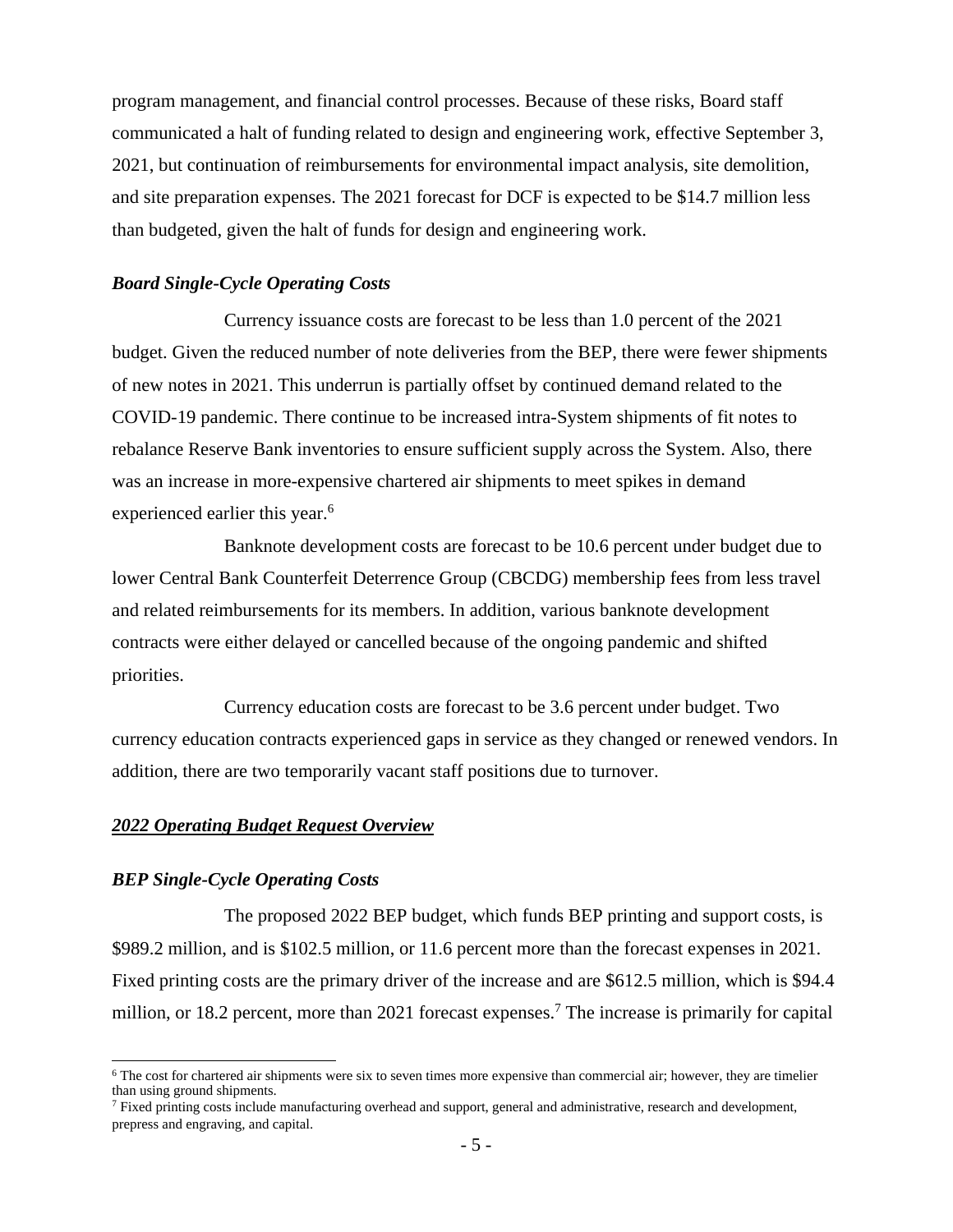purchases aligned with the BEP's long-term capital equipment plan and investments in cybersecurity, shared services, and technology upgrades.<sup>8</sup> Additionally, there are increased investments in research and development to support the new security features in the next family of notes. Variable costs are increasing because the BEP expects to deliver more notes to the Board in 2022 than in 2021 (see figure 2). Although the BEP expects to deliver 8.5 percent more notes in CY 2022, the variable expenses are only expected to increase 2.1 percent as economies of scale are realized with increased deliveries. Similarly, costs per note decrease when the BEP is able to maximize production and deliver more notes.

BEP support costs are increasing to account for increased travel budgets as the BEP expects travel to resume in 2022.

## *BEP Multicycle Project Costs*

The currency budget's multicycle project budget includes funds for the WCF and DCF multiyear facility projects. The Board previously approved a total lifetime budget of \$282.8 million for the WCF expansion project, of which the BEP expects to spend \$52.8 million in 2022 to expand the final production area and administrative office space (see figure 3). By the end of 2022 the BEP expects this project to be 85 to 90 percent complete, with the closeout of all work expected in 2023.

RBOPS Cash staff supports constructing a new BEP production facility to replace the original DCF. A new building designed to meet modern production requirements is critical to the future of the USCP.<sup>9</sup> RBOPS Cash staff plans to seek Board approval for the total project budget when the DCF Program Management Office (PMO) implements well defined governance, program management, and financial control processes for DCF. Currently, we are seeking funding of \$5.5 million for expenses related to environmental impact analysis, site demolition, and site preparation, which represent a small portion of the BEP's current estimate of \$1,988.1 million for total costs related to the DCF replacement.

 director before funds are committed for capital projects that exceed \$1 million. During 2016, the director of RBOPS and the BEP agreed to a long-term manufacturing strategy to replace aging production equipment, which will allow the BEP to acquire the agreed-upon production equipment without consulting with the RBOPS' director. The BEP will continue to consult with the  $\ddot{\phantom{0}}$ staff will review with the BEP annually, its progress and make necessary changes to the plan.<br><sup>9</sup> The rationale for the new facility is laid out in a Government Accountability Office (GAO) report published in April 2018: 8 By memorandum of understanding between the Board and the Treasury, the BEP is required to consult with the RBOPS RBOPS director for capital projects that exceed \$1 million that are not part of the long-term manufacturing strategy, and RBOPS

<https://www.gao.gov/products/gao-18-338>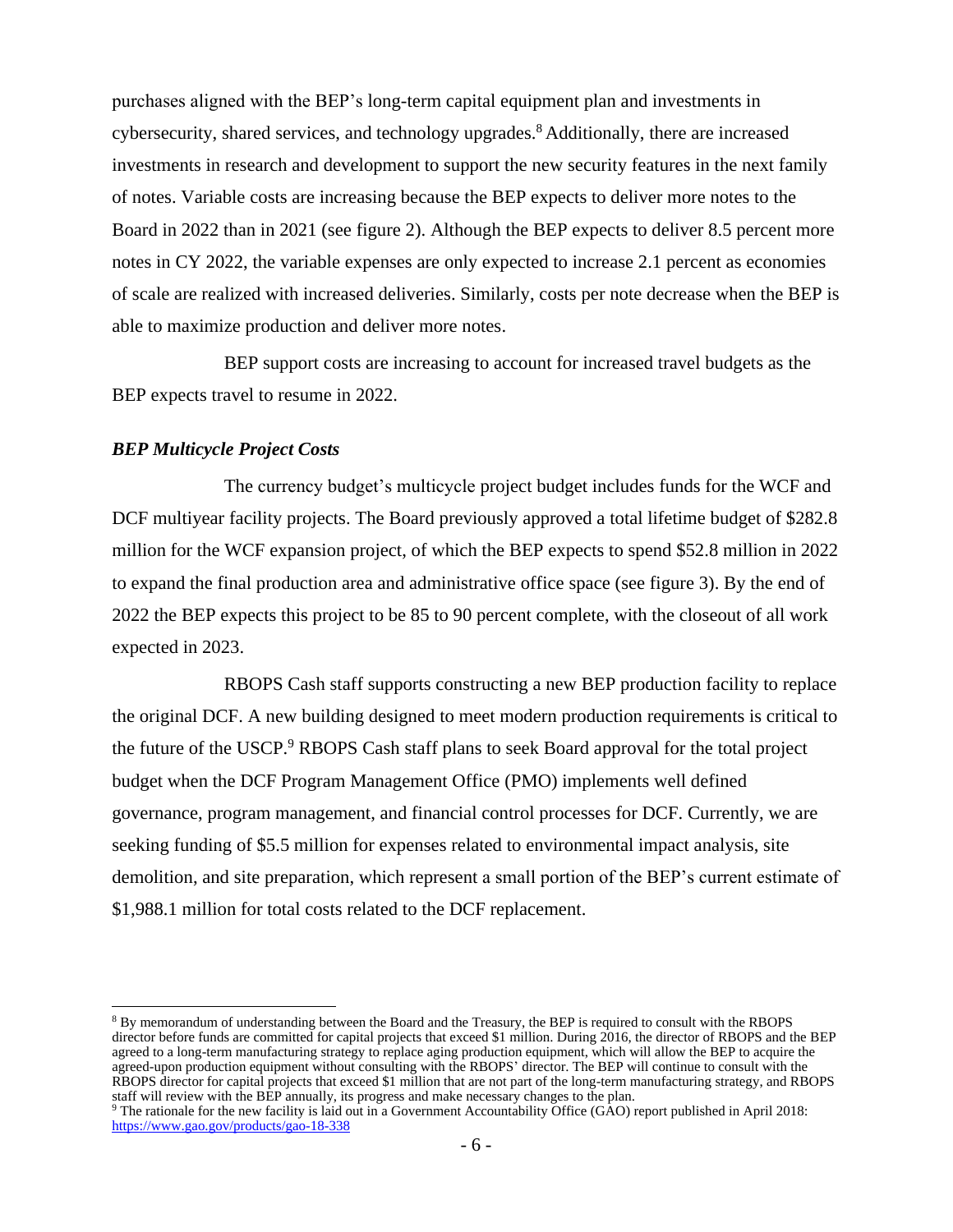## *Board Single-Cycle Operating Costs*

The Board single-cycle operating costs are projected to be \$8.3 million, or 13.2 percent, higher than the 2021 forecast expenses. The increased budget is primarily driven by an increase of \$4.3 million for currency issuance and an increase of \$3.5 million for banknote development costs.

The currency issuance budget funds transportation, consulting, and personnel costs. In addition to typical contract price increases budgeted for 2022, we also project higher BEP and intra-System shipment costs to transport the increased note deliveries and to rebalance banknote inventories across the System, respectively. The 2022 budget also includes an additional position and contract funds to support upcoming changes to the USCP and the Board's strategic priorities. These changes include transitioning to a long-term regional inventory plan, deployment of the NextGen cash-processing machines, the release of the next family of notes, and the DCF replacement. Each one of these major projects will require significant planning and currency shipments.

The banknote development budget funds security feature development, counterfeit deterrence, annual memberships, and banknote manufacturing support initiatives. In 2022, CBCDG membership fees are projected to increase with more travel and reimbursements for its members. Banknote development contracts are planned to support security feature testing, note redesign advisory support, and perception studies to support further banknote development. Additionally, the budget includes more funds for construction management support directed at the program governance and budget and scheduling management for the BEP's DCF project.

The currency education budget funds the Board's currency education program, which is designed to protect and maintain confidence in U.S. currency worldwide through training, education, and communication. There are also minor increases for contracts to support domestic, international, and stakeholder education outreach efforts and improving and maintaining the currency website and its infrastructure.<sup>10</sup>

Support and overhead costs allocated to currency issuance, banknote development, and currency education are forecast to increase in 2022.<sup>11</sup> Additional budget items,

 $10$  The CEP team is working with Board Information Technology (IT) to transition this website to Board IT management as an additional cost reduction effort, reduce staff effort spent on site maintenance, and increase staff capacity available for stakeholder engagement.

<sup>&</sup>lt;sup>11</sup> In 2021, the currency budget included support and overhead costs from the Board of Governors for enterprise IT, facilities, law enforcement, human resources, and other services. For 2022, these costs were expanded to include allocations for application development projects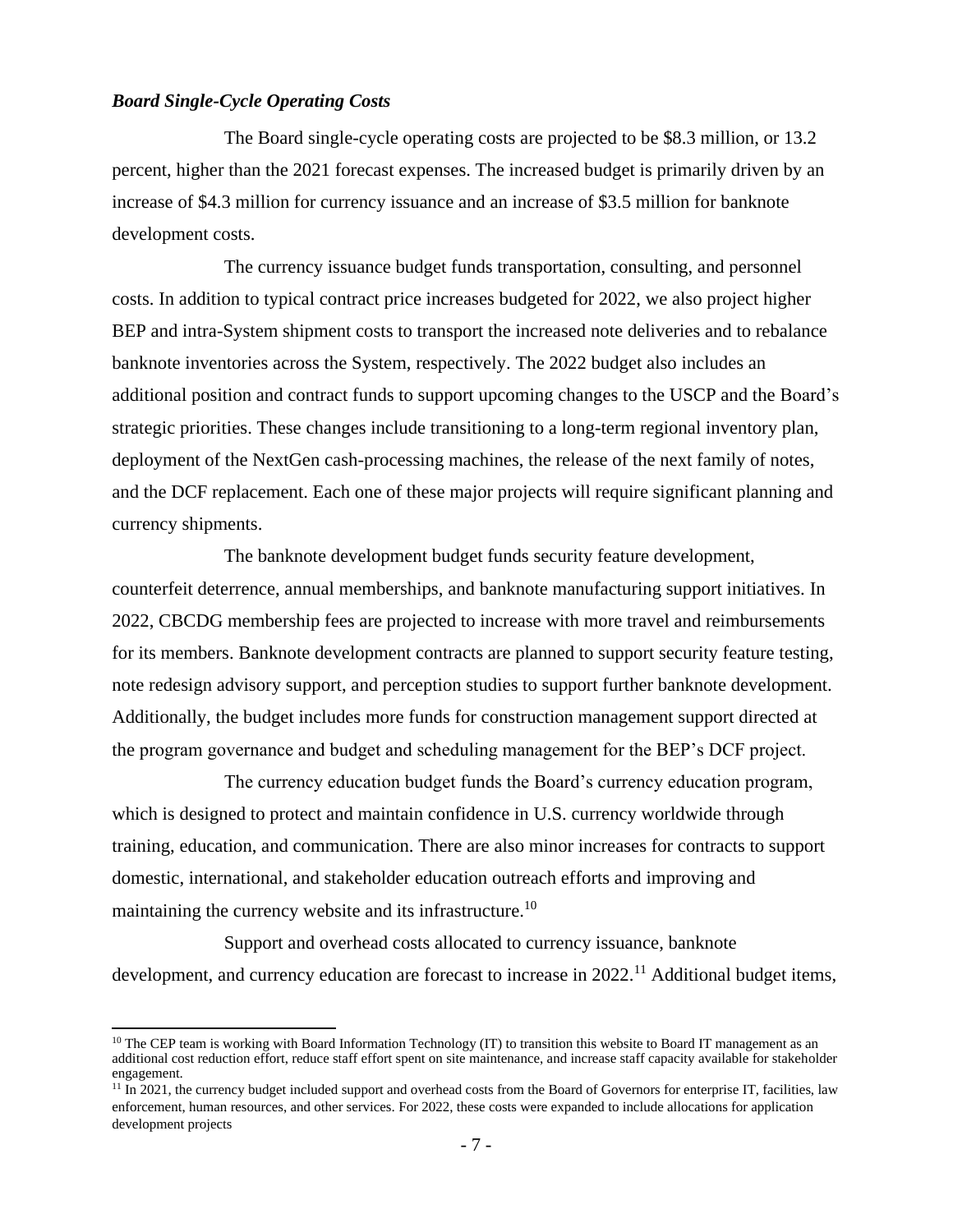including personnel costs to fund academic assistance, accrued annual leave, transportation subsidy, and interns are included in the currency budget in 2022.<sup>12</sup>

## *2022 Single-cycle Capital Budget*

The workspace at the Board contains an adversarial analysis laboratory to assess the counterfeiting threat to potential new security features. The \$25,000 of single-cycle capital budget for 2022 is needed for repairs to or replacement of aging equipment.

## *2022 Budget Risks*

The most significant risks in the 2022 budget are related to funding the BEP's capital investments and project costs, the Board's transportation costs, and potential work on coin recirculation. While the BEP's capital budget aligns with the long-term capital equipment strategy, the timing of funding can be difficult to predict under normal circumstances given the prolonged procurement process and length of time required to build custom manufacturing equipment. The material shortages and distribution issues in the pandemic environment exacerbate the already lengthy acquisition process. Given these challenges, the 2022 budget funds a scaled-down equipment purchase plan. If BEP staff are able to make progress on a more complete plan, they will require earlier funding for the long-term capital equipment plan in order to ensure a sufficient revolving fund balance is maintained.<sup>13</sup>

The 2022 multicycle project budget includes facility payments to the BEP associated with the WCF and DCF projects. Facility projects have historically experienced cost increases, and recent labor shortages, distribution issues, and volatile construction material costs augment this risk. Once the DCF PMO refines the management controls for the new DCF project, we anticipate requesting multiyear funding for DCF, which is currently estimated to be \$1,988.1 million.

The Board continues to experience transportation capacity constraints as the armored carrier industry faces driver shortages and increased supply costs. These constraints are coupled with volatility in demand, especially for intra-System currency shipments, from the

 $12$  The personnel costs to fund academic assistance, accrued annual leave, the transportation subsidy, and interns were previously included in the Board budget and expensed to RBOPS.

<sup>&</sup>lt;sup>13</sup> Board and BEP staff have agreed that the revolving fund balance should include 60 days of operating expenses plus 90 days of forecast capital expenditures. There can be large fluctuations in the BEP's revolving fund balance, given the timing of invoice payments, which can then result in an amount that differs from the agreed-upon balance.